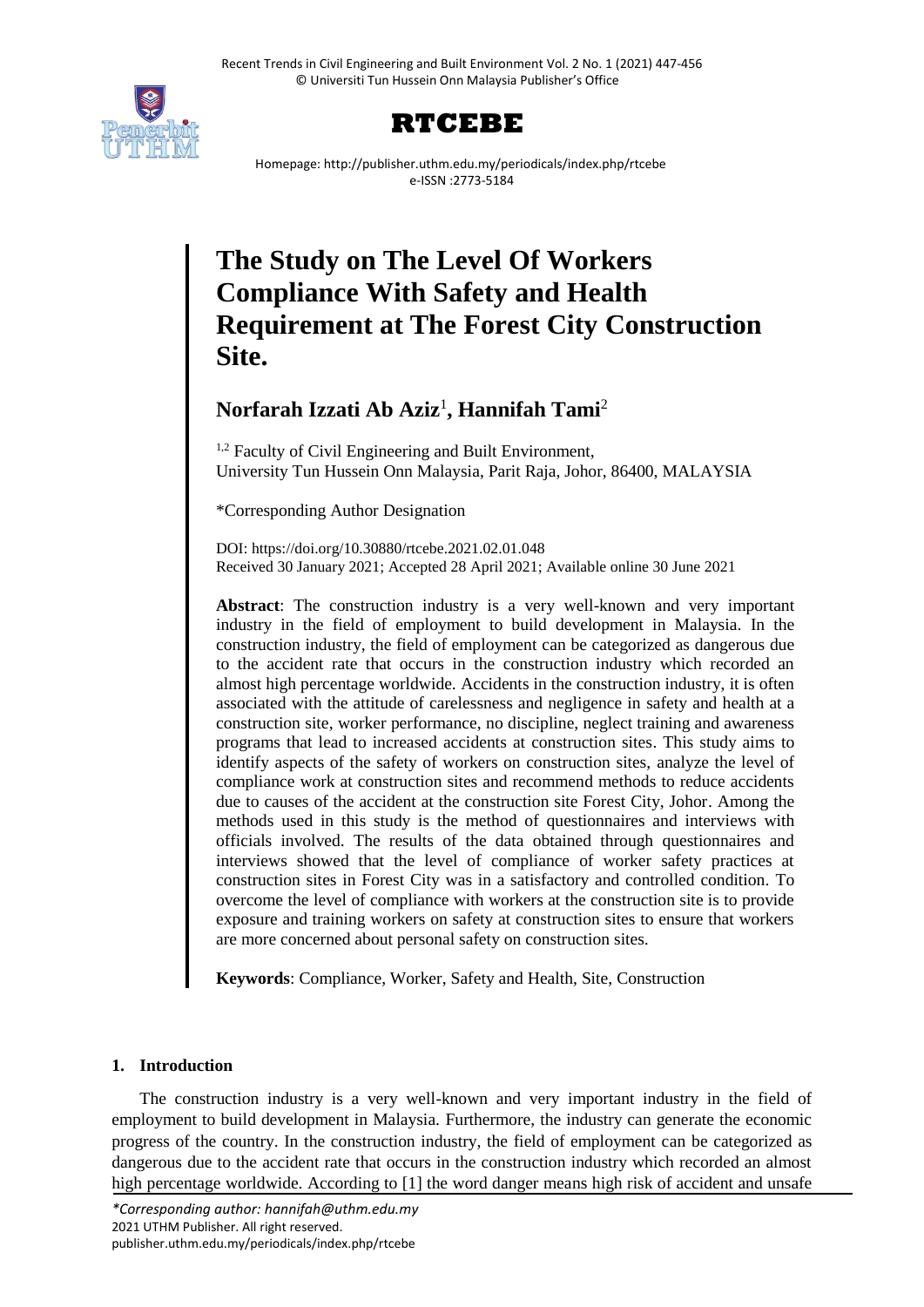in terms of the condition of workers or equipment such as electric shock or exposed or contaminated chemicals. However, safety and health issues that often occur in the past are due to uncontrolled construction activities and cause an important issue because it involves the surrounding community. The accidents can adversely affect the contractor and its commitment to implement measures against the worker and the employer of its workers. As a result of the Ministry of Human Resources, in 2015 recorded a higher fatal accident rate of 4.84 compared to 2014 which was 4.21. According to [2], the construction sector has recorded 99 death rates in 2016 causing various factors. Four factors affect the safety and health of the behaviour, awareness, safety and management [3]. Organization management plays important roles in terms of worker safety performance. Besides, workers awareness and behaviour regarding safety requires a commitment from the company.

Occupational Safety and Health (OSH) is a multidisciplinary discipline dealing with the safety, health, and wellbeing of workers at work. It is also known as Occupational Health and Safety (OHS), Occupational Health, or Occupational Safety. OSH also helps to protect members of the general public who could be affected by the workplace and environment. There are various hazards in the workplace including chemicals, biological agents, physical factors, poor ergonomic conditions, allergens, a complex network of safety risks and various psychosocial risk factors. In Malaysia, the Ministry of Human Resource's Department of Occupational Safety and Health (DOSH) is in control of ensuring the safety, health, and welfare of workers in both the public and private sectors. The Department of Occupational Safety and Health (DOSH) is responsible for enforcing the Factories and Machinery Act of 1967 and the Occupational Safety and Health Act of 1994. The responsibilities of OSH is assessing working conditions, developing, supporting, and facilitating policies to avoid accidents and diseases, delivering OSH information to employers, workers, and the general public, providing medical evaluations, and reviewing the effectiveness of occupational health initiatives.

#### **2. Literature review**

Practice at the construction site is a practice carried out by the workers in terms of behaviour or actions. It also can serve as an example to wear PPE such as safety, hats, and safety shoes is a practice in which it will become a habit that must be made. Safety is defined as the measures taken by an individual to prevent injury, accident, and death. It is an important thing to be practised in the activities performed by workers on construction sites. Therefore, safety is also very important to be maintained to avoid accidents or injuries occurred at work. Labour is called workers working for a company or industry. It does not apply to employers or management. There are many workers on construction sites and various types of races, not only Malaysians but also Bangladeshis, Myanmar, Nepalese and so on. Among the acts involved are Occupational Safety and Health Act 1994, Factories and Machinery Act 1967 and the Occupational Safety and Social Act 1969,

Aspects of worker personal safety consist of Personal Protection Equipment (PPE) in important facilities within the construction site for the safety of workers. It consists of helmets, earplugs, safety shoes, gloves and face and eye protection (goggles). Every worker must wear Personal Protective Equipment while on the construction site which has been enforced in the Occupational Safety and Health Act 1994. According to Section 31 of the Occupational Safety and Health Act 1994 [6], a safety and health officer has to ensure the safety and health of workers at the construction site in a controlled manner, monitor the situation at the construction site whether workers are safe or in poor health and resolve problems that occur at construction sites that are problems of workers who do not comply with the rules and so on. As for safety policy, it is to ensure that the construction site is in good condition and controlled to prevent accidents or injuries. Moreover, in terms of knowledge is every worker should be given skills and training in the work of handling machines and chemicals. Where workers know how to use tools on construction sites to prevent accidents. Therefore, the construction site should have safety inspections to monitor the situation at the construction site whether in a controlled or uncontrolled state and solve problems that occur at the construction site. Next, the worker's behaviour while working is an act performed either in obedience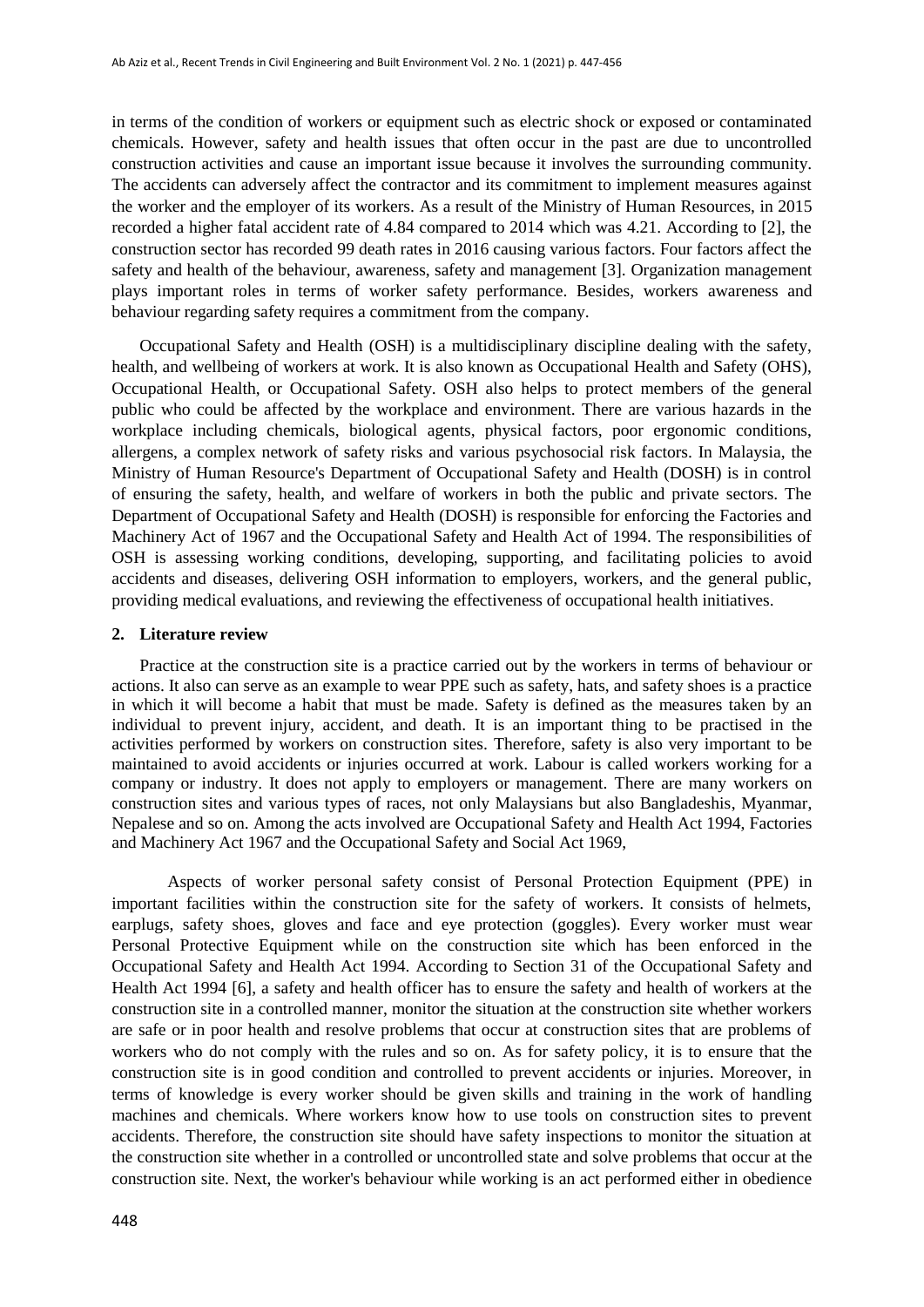to instructions or non -compliance. it refers to the discipline of each employee while on a construction site.

According to [8], stated that the CIDB has monitored the level of compliance of the construction companies involved in the two construction either following the acts and regulations that have been set. Furthermore, each worker must comply with the procedures that have been established during the construction site. Management must ensure that every worker complies with safety rules and acts. Besides, workers who do not comply with safety rules will be fined for the offence committed. According to [9] of DOSH, in Butterworth, some workers do not comply with the guidelines prescribed rules. Thus, there were deaths at the construction site involving 11 deaths and 17 fatal accidents. As for the situation at the construction site, it is in unsatisfactory condition.

In the construction industry, acts or regulations have been enforced on construction sites for workers. The causes of accidents occur due to the behaviour or negligence of workers on construction sites while doing work. Among the causes of accidents that occur are from the attitude of workers who take easy on safety at the construction site and do not wear Personal Protection Equipment such as safety shoes, safety vest and so on. Therefore, the occurrence of accidents at construction sites such as falling objects, ordinary injuries, stepping on sharp objects, being hit or affected by the movement of machinery and so on. Hence, the employer should provide safety training for all workers, keep the workplace clean, maintain the equipment and tools and follow OSHA guidelines and report any dangerous working conditions.

# **3. Methodology**

This section describes the methodology for studying the level of compliance of employee safety practices at construction sites. This study was conducted using qualitative and quantitative methods. Qualitative and quantitative methods will be supported through surveys from the literature review, problem statement and objectives of this study. Besides, in this chapter, the researchers can determine the problem statement is happening at the construction site, and it also helps researchers get the data and information obtained to help with the proposals on the study area. In the construction industry, acts or regulations have been enforced on construction sites for workers. However, there are a handful of employees who do not think about safety without complying with or following the rules that have been set. The effectiveness of safety can be achieved through practice or action. According to[10], the practice is practice on a construction site safety plans, training and education, assembly safety, personal protective equipment and safety checks on site.

#### 3.1 Methodology flowchart

Before starting this study, researchers need to plan a work flow chart so that it can be completed well and the existence of this flow chart can help researchers to get a lot of ideas in terms of generating data. Therefore, the flow chart should be followed by a plan that has been given. Each flow chart starts at the beginning and ends. The following is a flow chart of the study conducted: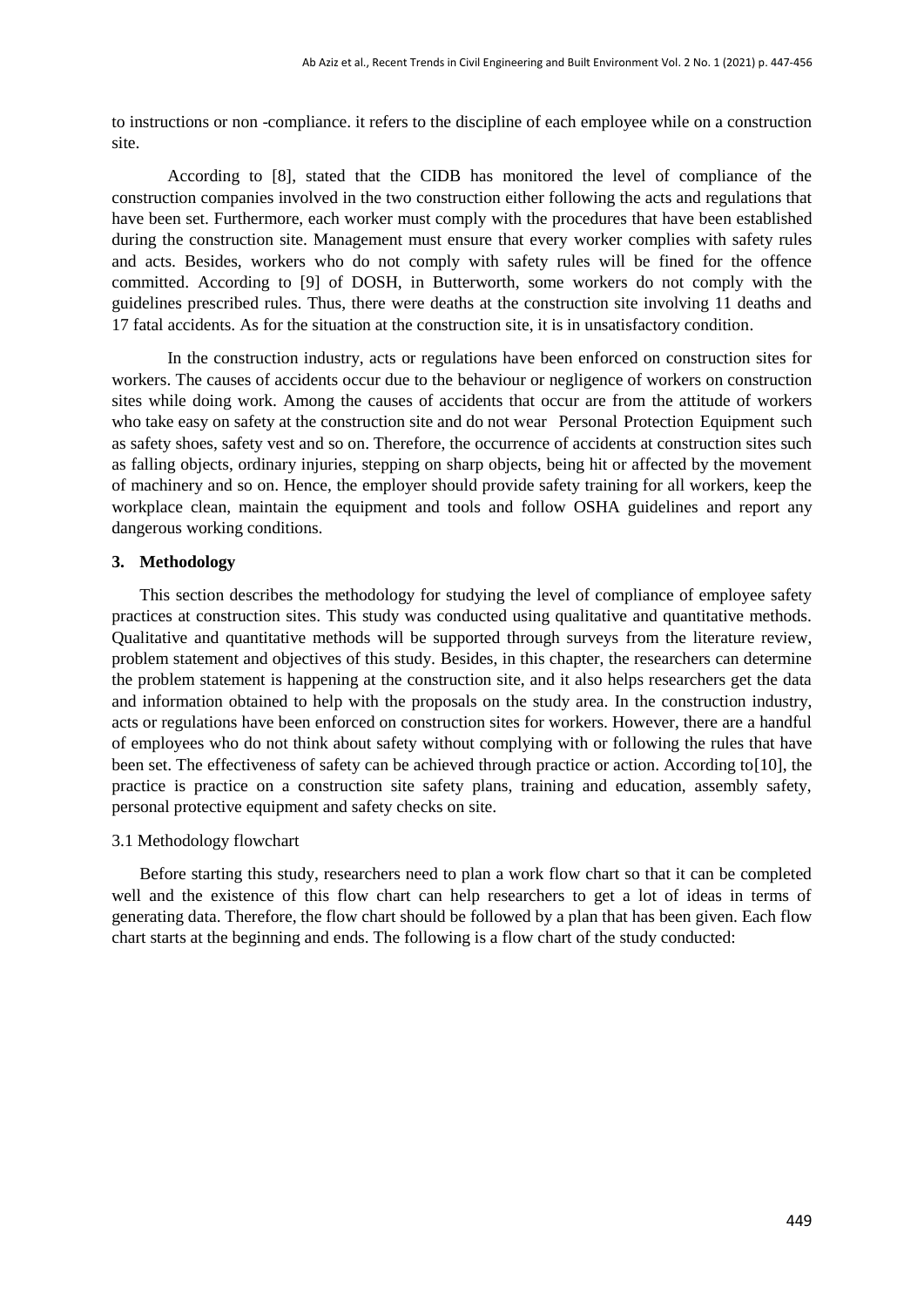

**Figure 1: Flowchart research**

# 3.2 Data Collection and Information

The collection of data and information consists of several types of data and information among them in terms of methods that will be selected according to this study and the data obtained. Among the data and information that will be obtained through online questionnaires and interviews conducted on the parties involved in the construction site.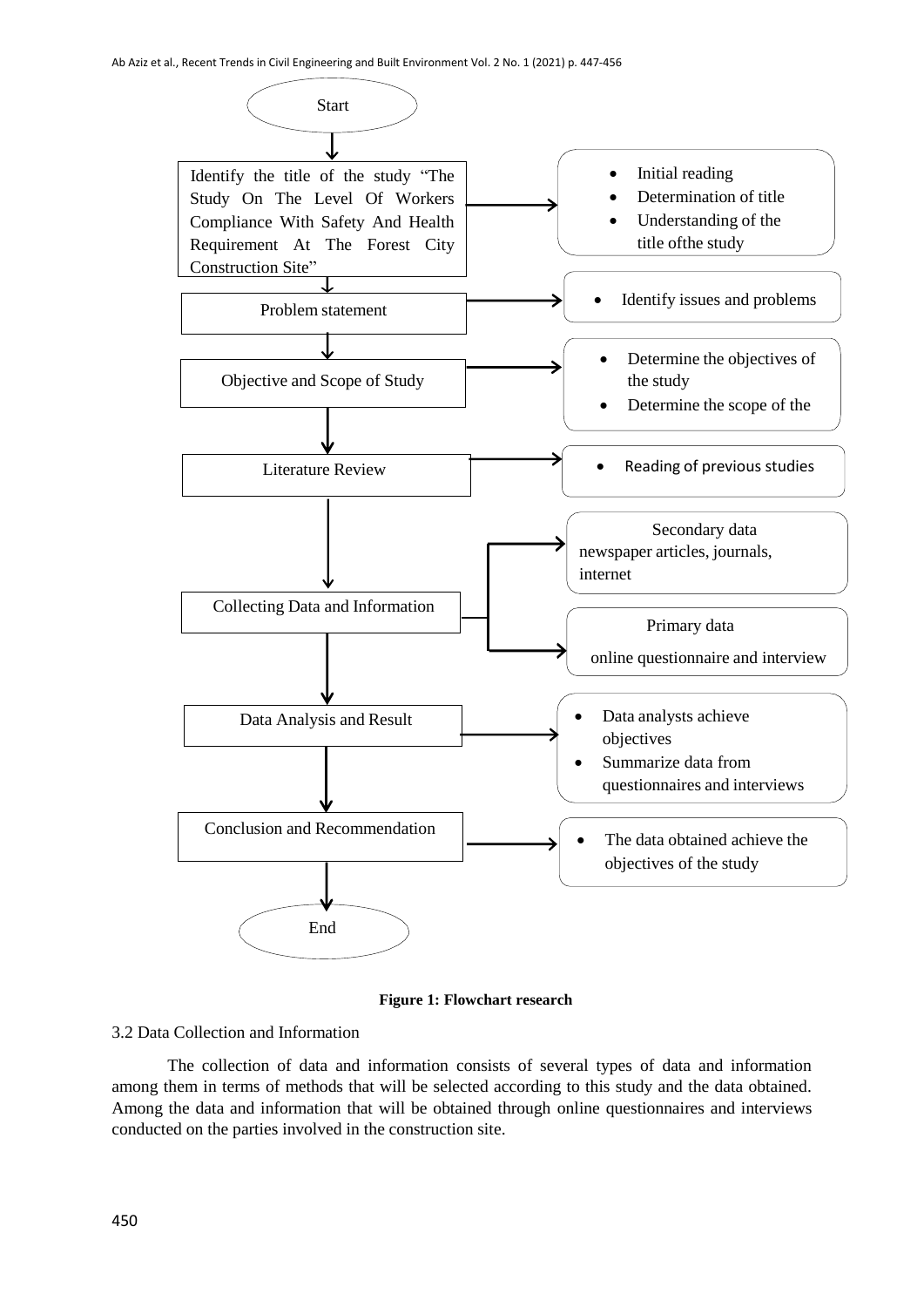## 3.3 Primary Data

Primary data were obtained through online questionnaires and interview methods. The distribution of this questionnaire was distributed to the respondents which are project managers, site managers, safety and health officers, site engineers, safety and health supervisors 'site and site supervisors in Forest City, Johor. For the questionnaire, it is divided into four parts, namely part A for personal information, part B for information on identifying aspects of personal safety of workers at the construction site, part C for information identifying the level of compliance of workers at the construction site and part D for information studying the causes of the accident at the construction site. This method can obtain data on the safety and health aspects of workers, the level of compliance of workers and the causes of accidents at construction sites. According to [5], a questionnaire was given to the representative of the safety officer responsible for safety at the construction site.

Interview methods were conducted to achieve the objectives of this study to strengthen the data obtained from the questionnaire. Interviews were conducted with four authorities, namely project managers, safety and health officers, safety and health supervisors 'site and site supervisors. According to [5], an interview was conducted against officers of the department in charge of construction for the construction of the safety and welfare of the workers according to safety standards and procedures.

# 3.4 Secondary Data

Secondary data is obtained through the results of reading sources that are a literature review. This literature review involves reading materials such as journals, newspaper clippings, accident reports and through websites on the internet. The data obtained will be used to help to achieve the set objectives. As a result of data retrieval and readings on aspects of worker safety, level of worker compliance and causes of accidents at construction sites that result in worker safety practices being complied with or not complied with.

#### 3.5 Analysis of Average Index

Based on the responses received by the respondents using the average index for calculating the overall average level of compliance with worker safety practices at construction sites through questionnaires and interviews that have been conducted. This formula was introduced [10] as shown below in equation (3.1) which will be calculated:

Average Index = 
$$
\frac{\sum (ai. xi)}{\sum xi}
$$

Where:  $ai = total frequency for respondents$ 

 $Xi =$  number given for each factor by the respondent

 $i =$  the number of targeted respondent is 1,2,3,4 and 5

For the average low, it shows the most important factor in the data [10] have created an evaluation group ranking for the average index according to the following classification:

| No.         | Scale          | <b>Achievement value</b>              |
|-------------|----------------|---------------------------------------|
|             | Do not agree   | $1.00 \leq$ Average Value $\leq 1.50$ |
| $\mathbf 2$ | Disagree       | $1.50 \le$ Average Value $\le$ 2.50   |
| 3           | Moderate agree | $2.50 \le$ Average Value $\le$ 3.50   |
| 4           | Agree          | $3.50 \leq$ Average Value $\leq 4.50$ |
| 5           | Strongly agree | 4.50 Average Value $\leq 5.00$        |

**Table 1: Group rating of average index**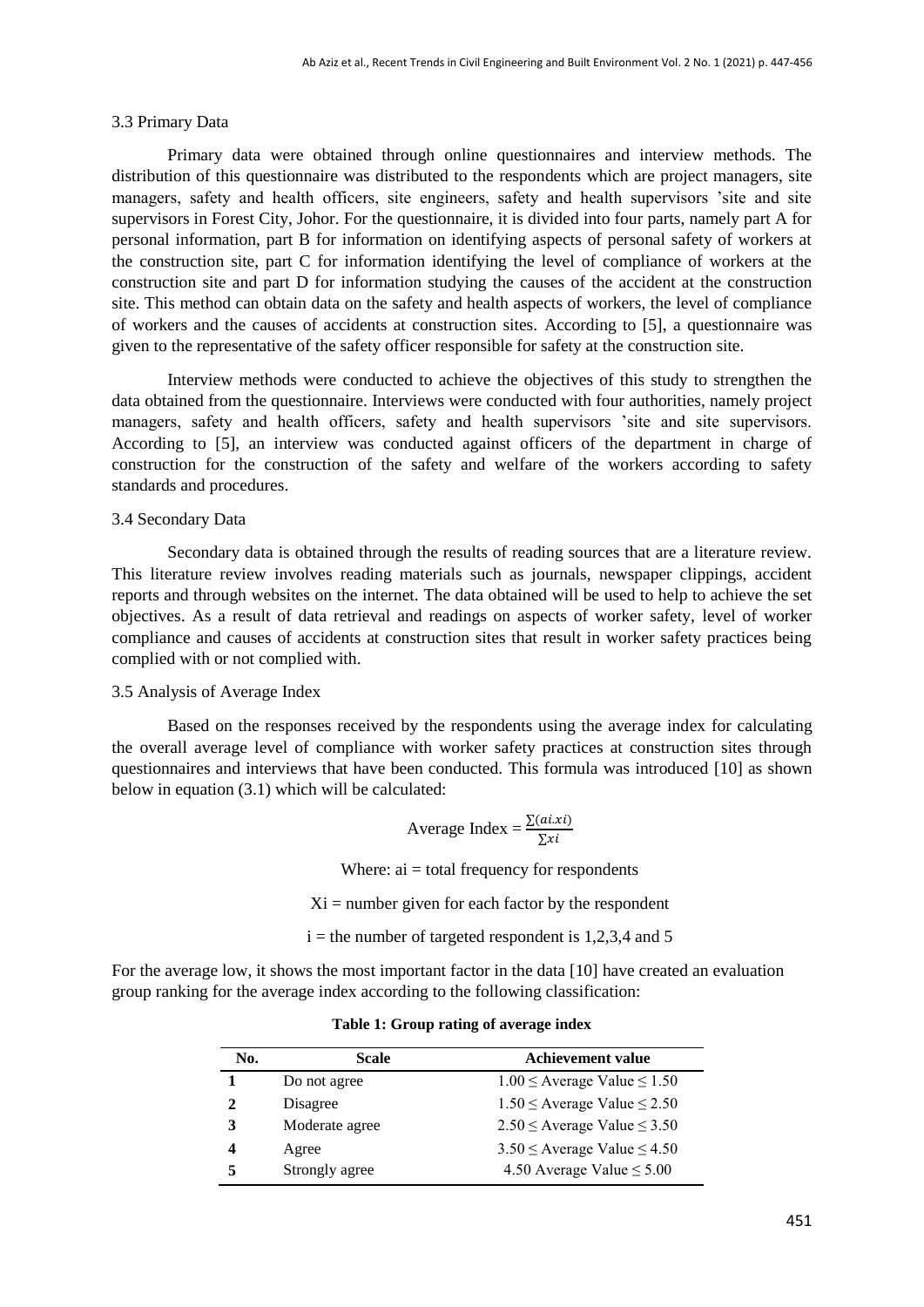# **4. Analysis and Result**

# 4.1 Data Analysis

Data analysis is the data collected through the respondents involved. Methods of data analysis were performed using questionnaires and interviews. This chapter discusses the safety of workers on construction sites.

# 4.2 Background of Respondents

Based on the information respondents in Forest City construction sites, Johor shows were for the work on this construction site more men than women with the percentages of 80.6% and 19.4%. Besides, according to the age of workers working on construction sites in the range of 25-29 years old with a percentage of 12.9% compared to the age of 30-34 years old with a percentage 32.30% and 35 years and above with a percentage 80.6%. On a construction site, there are many workers of the Malay race, with a percentage of 83.9% compared to 16.1% Indian workers. Therefore, among the respondents involved according to the position are comprised of safety and safety and health officers, site engineers, site managers, safety and health supervisors site, site supervisors and technicians. The highest percentage by post is the post of safety and health officer with a percentage of 25.8%. Therefore, based on the experience of respondents in the highest industry is 6-10 years of experience with a percentage of 48.4%



**Figure 1: Percentage of respondents based on gender**



**Figure 2: Percentage of respondents based on age**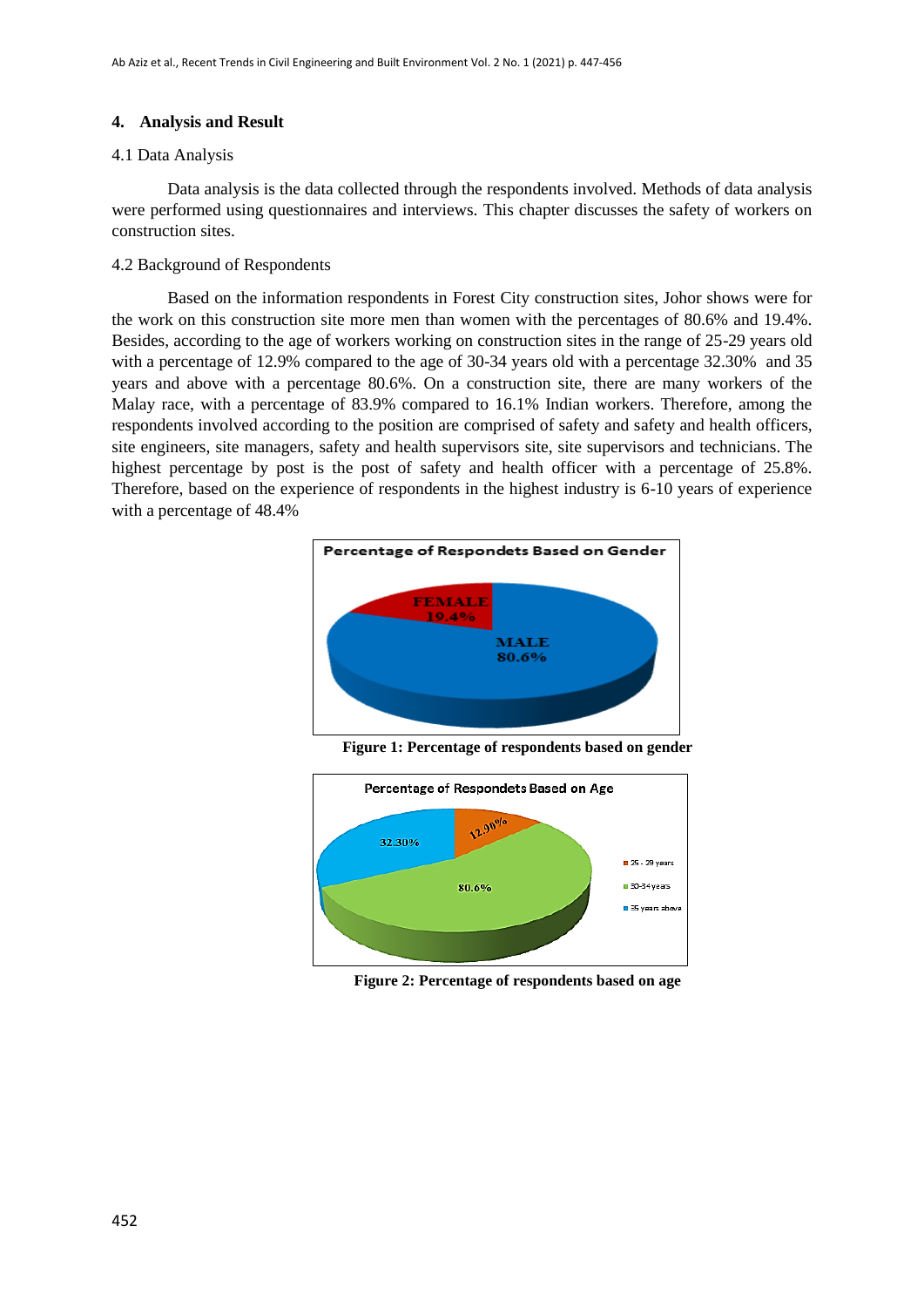

**Figure 3: Percentage of respondents based on nation**



Percentage of Respondets Based on Work Experience  $0%$  $6.50<sup>o</sup>$ 45.20% 5 years below 48 40% 6-10 years  $11-15$  years 15 years above

**Figure 4: Percentage of respondents based on position**

 **Figure 5: Percentage of respondents based on work experience**

4.3 Aspects of Personal Safety of Workers on Construction Sites Forest City, Johor.

Based on figure 6, shows the mean score for the personal safety aspects of workers at construction sites. The highest mean score is 4.06 of respondents stated satisfactorily for doing toolbox meeting before doing the work at the construction site. Therefore, the mean score for placing safety signs at construction sites is 4.03 and it is satisfactory. Where, it shows that in terms of operating machine or machinery at the construction site, workers already have those skills. Therefore, for the other mean score according to the eight questions, some stated very satisfactory related to the aspect of the personal safety of workers and some stated moderate base on this data. That means, have some construction sites in Forest City do not have such problems and the workers are well taken care of and following the rules that have been set.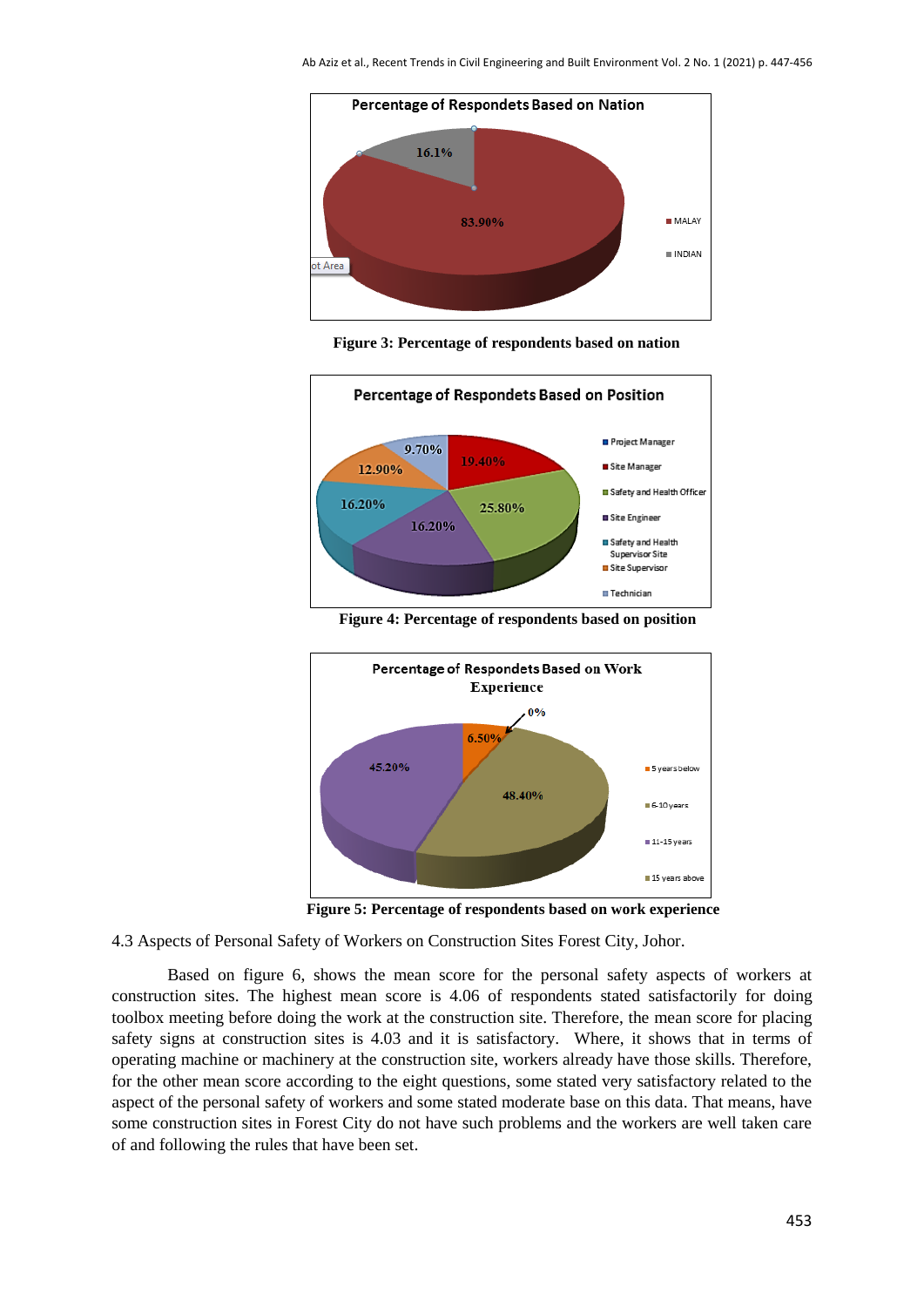

 **Figure 6: Mean score of respondents based on personal safety of workers at construction sites.**

4.4 The Level of Compliance of Workers at The Construction Site of Forest City, Johor.

Overall, the highest mean score is 3.91 of respondents stated satisfactorily for training and exposure to the use of machine/machinery at the construction site. Therefore, figure 7 shows that the mean score for three questions that got the same value is 3.81 and it is satisfactory. It is shown that for the question for workers are given training and exposure to the fire training, the employer inspects the work of the sub-contractor following the act and regulations and employers monitor worker safety measures are same value based on feedback from respondents. Therefore, for the other mean score according to the eight questions, some stated very satisfactory related to the level of compliance of workers is satisfactory based on this data. That means it shows that the level of compliance of workers at the construction site is in a situation good and controlled. Furthermore, most workers at the construction site follow the procedure and Act that be set.





- Training and exposure to the use of machine/machinery at the construction site.
- Workers are given training and exposure to the fire training
- The employer inspects the work of the sub-contractor in accordance with the act and regulations
- **Employers monitor worker safety measures**
- Comply with regulations such as the use of PPE at the construction site
- **Employers monitor worker safety measures**
- $\Box$  Machine / machinery license that has been recognized by force machine certification (PMA) pressure machine certificate (PMT) or employee safety and health department (DOSH)



4.6 The Causes of Accidents at Construction Sites

Analysis part D refers to the answers given by the respondents according to the circumstances or the situation at the construction site Forest City, Johor. This is the case; this study was conducted by researchers to study the causes of accidents at construction sites that it has a minor injury, major injuries and death. Besides, it can also determine the safety and health of workers at the construction site whether or not they comply with the rules and acts that have been set. Based on the diagram below, the highest percentage of minor injuries is 41.9% compared with the percentage of major injuries is 38.7%. Also, there is a percentage of 16.1% said the negligible injuries. One respondent stated that deaths were occurring at construction sites with a percentage of 3.2%. This is the case, the data show that at the construction site Forest City only minor injuries.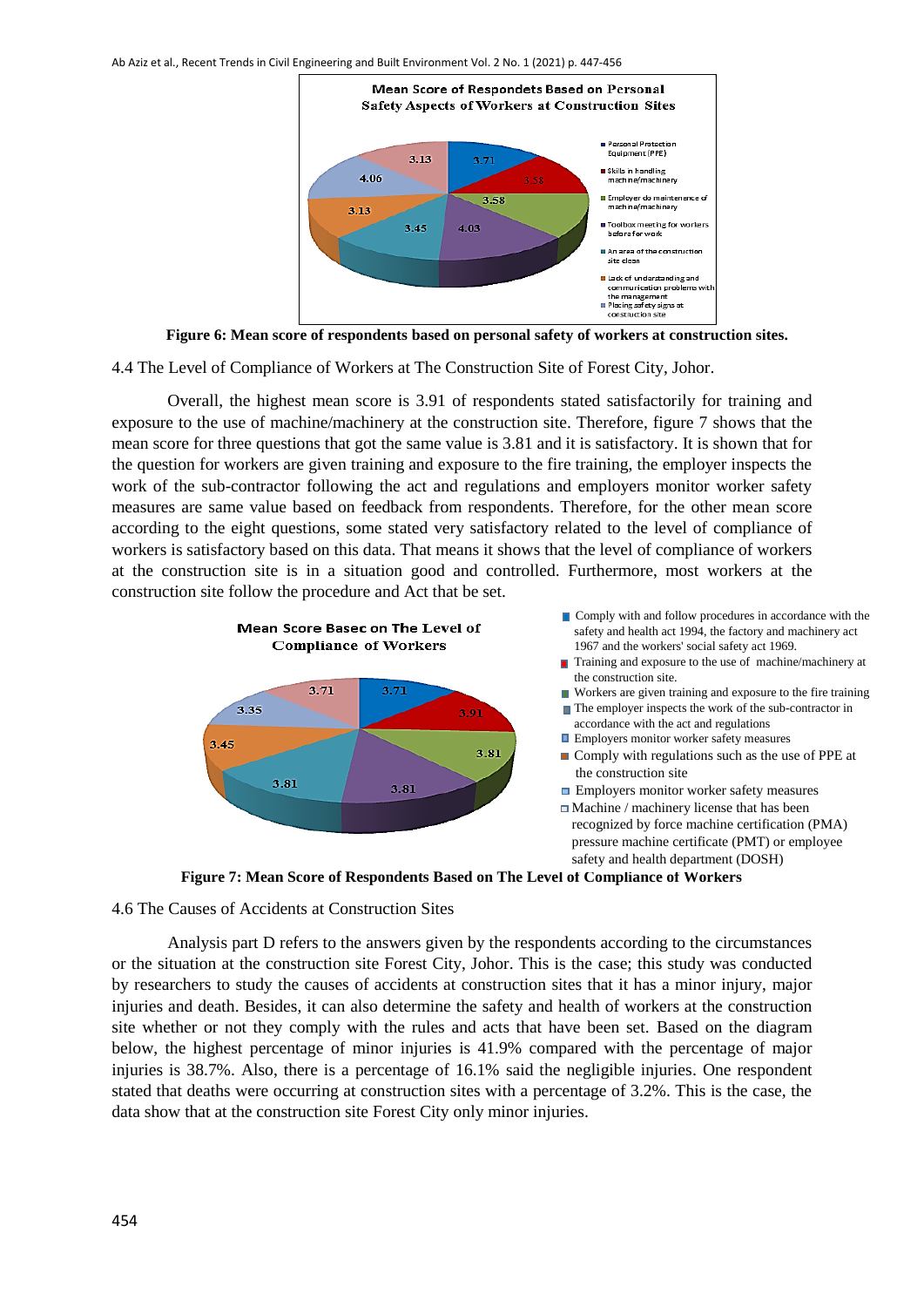

**Figure 8: Percentage of Respondents Based on Type of Severity Against Accident in Construction Sites**

# 4.7 Interview Session

The interview method was implemented via message by interviewing four respondents consisting of site managers, safety and health officers, safety and health supervisors site and site supervisor in Forest City. Interview with the first respondent, the Site Manager, he stated that at the construction site he will hold a 'toolbox meeting' on safety every week. Each worker is required to attend the briefing at 8.00 am. Besides, workers who do not comply with safety regulations on working hours, workers will be fined according to the offence committed. Also, at the construction site, he held a fire drill and workers were required to attend the training. During fire drills, workers must move according to a pre-determined emergency route with rapid movement. This training is conducted to train workers to be more sensitive to the environment in the event of a fire.

Summary based on the interview with the second respondent as a Safety and Health Officers. Based on the interview, according to him, the safety and health practices of workers at the construction site are conducive and clean working environment conditions. Besides, in terms of the level of compliance with worker safety practices at construction sites, some workers do not comply with the rules that have been set such as not wearing personal protective equipment (PPE) while doing work until an accident. Moreover, most foreign workers find it difficult to understand the instructions given by the authorities and still commit the same offence repeatedly.

Furthermore, a summary of the interview of the third respondent as a Safety and Health Supervisor of the construction site. According to him, the safety and health of workers at the construction site is the main thing and it is very important to comply. Workers do not underestimate the importance and safety of construction sites. The most common mistakes made by workers are the use of personal protective equipment (PPE), where they take it easy on the use of PPE such as not wearing a safety hat, safety harness and so on while doing work on the construction site. However, it can be controlled and monitored in good condition.

Interviews fourth is Site Supervisor. According to him, the practice of safety and health on construction sites is the actions or act done by the worker or the employer. Safety means precautionary measures against oneself and others to prevent accidents at construction sites. Therefore, safety practices cannot be implemented if the employer does not provide basic facilities such as personal protection equipment (PPE) and so on. However, the situation at the construction site is still controlled by the authorities to prevent and reduce the occurrence of accidents. Practice safety of workers should be improved and should be given exposure to workers about safety.

#### **5. Conclusion**

As a result of the data and information obtained, it shows that the safety aspects of workers at the Forest City construction site are in good condition and monitored by the authorities. Overall the data that have been evaluated, many expressed satisfaction from the aspect of worker safety at the construction site. In addition, in terms of the level of compliance of workers at the Forest City